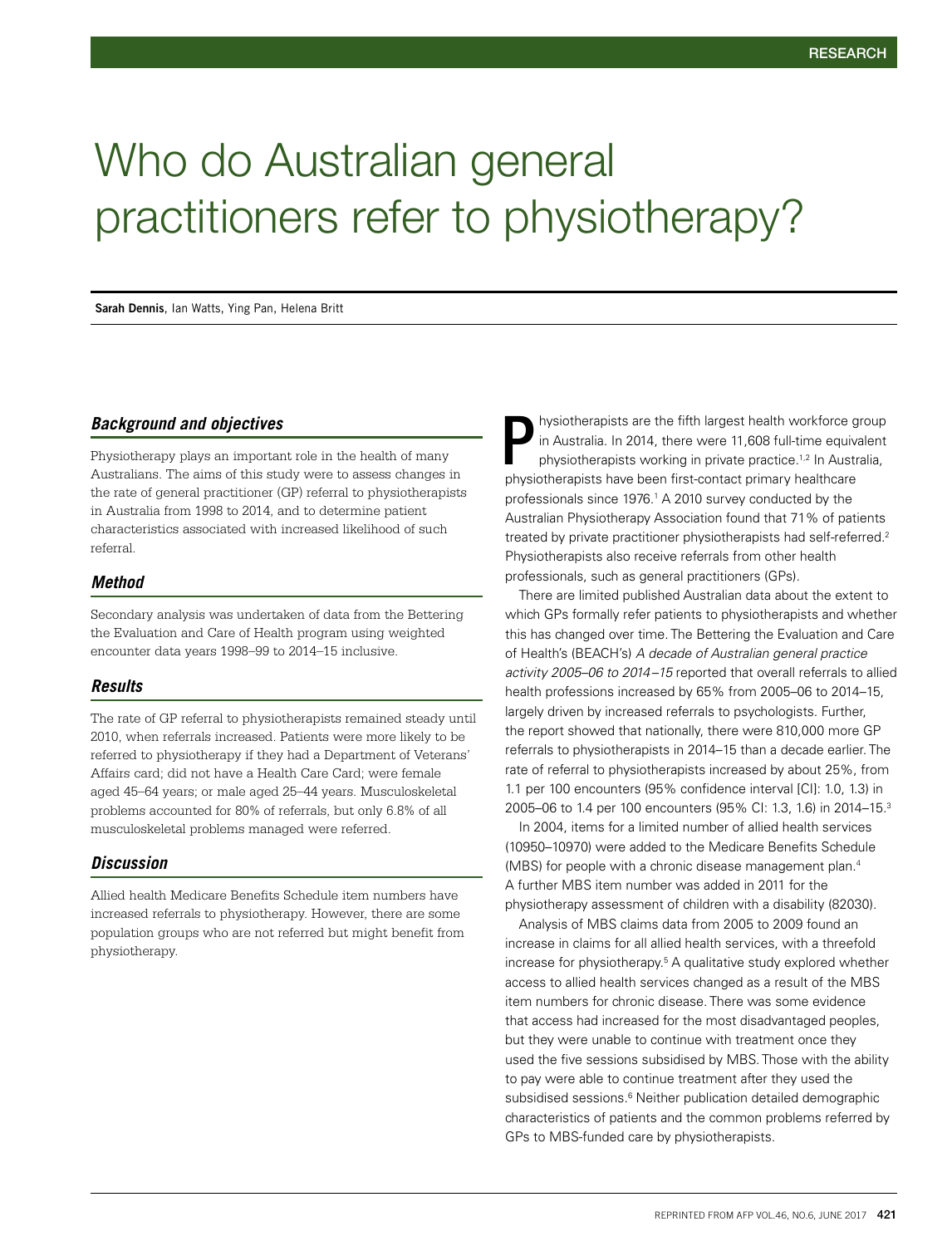The aims of this study were to assess changes in the rate of GP referral to physiotherapists in Australia from 1998 to 2014, and to determine patient characteristics associated with increased likelihood of such referral.

## **Methods**

This study is a secondary analysis of data from the BEACH program, the methods of which have been described in detail elsewhere.<sup>78</sup> For this study, we used annual weighted encounter data from 1998–99 to 2014–15 inclusive, and encounters where a referral to a physiotherapist was made were identified. This was to measure the referral rate to physiotherapy per 1000 GP encounters per year before and after the introduction of allied health MBS items in 2004 and the MBS item for allied health assessment of disability in children in 2011.

The annual referral rate per 1000 GP encounters per year was then extrapolated (methods previously described)<sup>3</sup> to estimate the number of GP encounters nationally where the patient was referred physiotherapy. The number of individuals who visited a GP at least once in a given year

(attending population) was calculated from summary MBS data supplied by the Department of Health.<sup>3</sup> The referral rate per 1000 attending persons was calculated as total referrals divided by total attending population.

Investigation of the types of problems referred and characteristics of those referred was limited to a subset of recent BEACH data recorded between April 2010 and March 2015. Patient characteristic-specific rates of referral to physiotherapy by GPs were calculated. The problem(s) referred were classified according to the International Classification of Primary Care – Version 2 (ICPC-2).<sup>9</sup> For this paper, the coded problems were grouped by ICPC-2 chapters, which relate to body systems.7

The BEACH study was approved by the ethics committees of the University of Sydney and the Australian Institute of Health and Welfare (ref: 2012/130).

## **Results**

There were 1,668,060 GP–patient encounters recorded in the 17 data years between 1998 and 2015 (approximately 100,000 per year). The rate of referral from GPs to physiotherapy increased significantly from 9.2 (95% CI: 8.3, 10.1)

per 1000 encounters in 1998 to 14.4 (95% CI: 13.1, 15.7) in 2014 (Figure 1). However, most of this increase occurred in the five years from 2009–10 to 2014–15. There was no statistically significant immediate growth from the introduction of the allied health MBS items in 2004 to 2009. As a rate per 1000 attending persons, the annual rate of referral increased significantly by about 50%, from 62.6 (95% CI: 56.5,68.6) in 2000 to 97.9 (95% CI: 88.9,106.7) in 2015 (Figure 2).

A number of patient characteristics were associated with referral to physiotherapy (Figure 3). The likelihood of referral was significantly higher at encounters with patients who:

- held a Department of Veterans' Affairs (DVA) card (2.1 per 100 encounters; 95% CI: 1.9, 2.4) than those who did not (1.4 per 100 encounters; 95% CI: 1.3, 1.4)
- did not hold a Health Care Card (HCC: 1.5 per 100 encounters; 95% CI: 1.4, 1.6) than for those who did (1.2 per 100 encounters; 95% CI: 1.2, 1.3)
- were previously seen at the practice (1.4) per 100 encounters; 95% CI: 1.4, 1.5) than new patients to the practice (0.97 per 100 encounters; 95% CI: 0.9, 1.1). This pattern of referral was reflected to some degree in the socioeconomic status



Figure 1. Rate of referral to physiotherapy per 1000 GP encounters by year (1998-99 to 2014-15; bars are 95% confidence interval)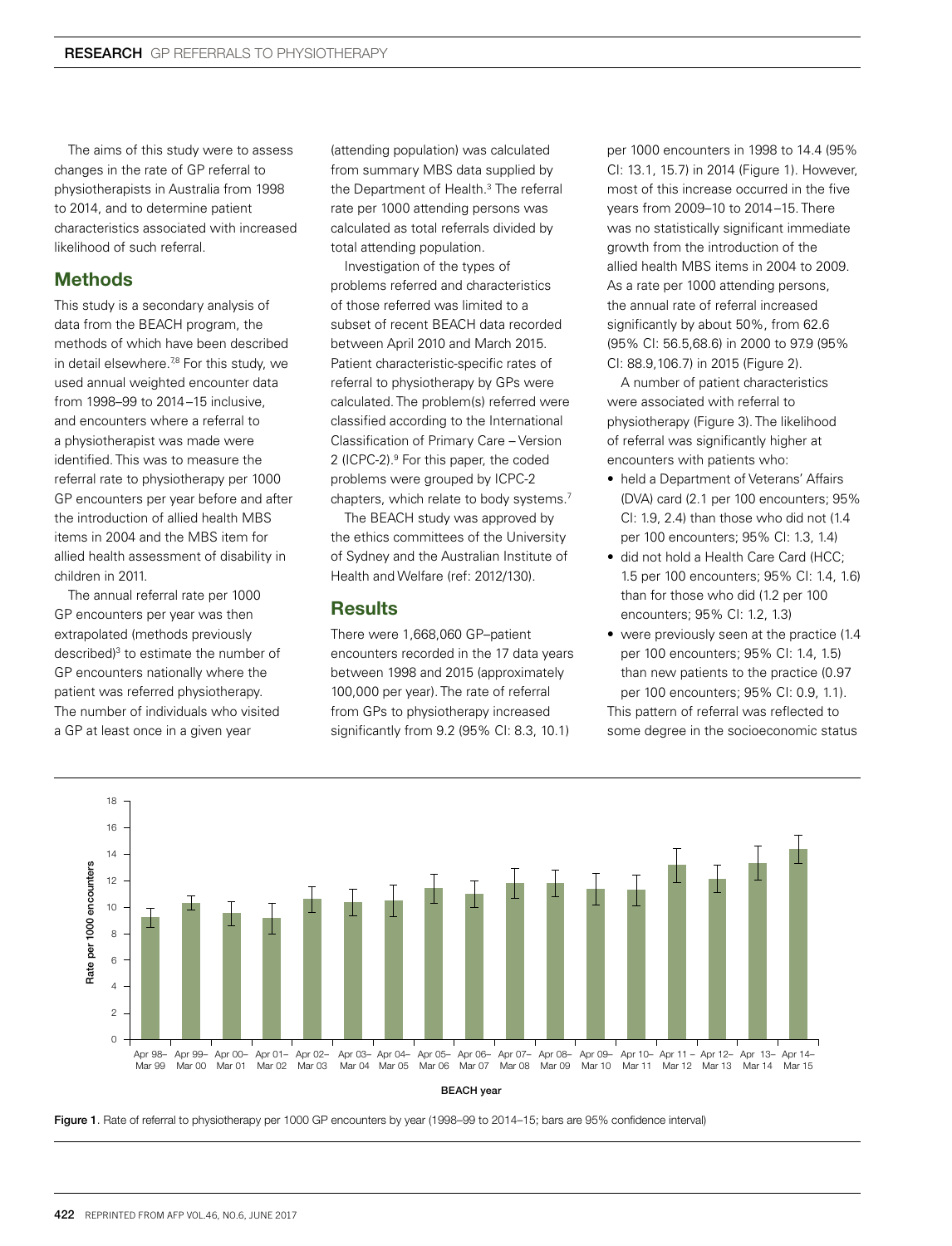(SES) of patients who were referred to physiotherapy, with those from low SES marginally less likely to be referred 1.3 per 100 encounters (95% CI: 1.2, 1.4) than those from a high SES 1.5 per 100 encounters (95% CI: 1.4, 1.5).

Overall, females were more likely to be referred to physiotherapy than males, but there were also differences in specific sex–age groups. Among males, those aged 25–44 years were significantly more likely to be referred than all other male age groups. Among females, those aged 45–64 years (1.9 per 100 encounters) and 65–75 years (1.6 per 100 encounters) were significantly more likely to be referred than other female age groups.

The vast majority (80%) of all physiotherapy referrals were for musculoskeletal problems, but referral was only made on 6.8% of all occasions of musculoskeletal problem management in general practice (Table 1). Neurological problems were referred on 2% of all occasions managed, accounting for only 5% of all referred problems. While respiratory problems are very frequently managed by GPs, referrals to physiotherapy for these problems accounted for less than 1% of the total.

## **Discussion**

The rate of referral by GPs to physiotherapists increased significantly from 1998 to 2015, particularly 2009 onwards. Changes to the MBS items for allied health occurred on two occasions, and the more substantial growth in referrals occurred after the second change. Cant et al reported that uptake of general practice management plans (GPMP) and team care arrangements  $(TCA)$  was low up to June 2009, $5$  and TCA is required in order for patients to access MBS items for physiotherapy.

Currently, patients are only eligible for a TCA and GP referral to physiotherapy if they have a chronic or terminal illness and complex care needs. Clearly, there has been an increase in referrals to physiotherapy following the introduction of TCA and the allied health MBS item for childhood disability assessment. However, this study found that many of the problems managed by GPs were musculoskeletal problems, and only a small proportion of these problems were referred to physiotherapy. If patients with musculoskeletal problems do not meet the requirements for TCA, there are limited referral options for those who cannot afford private physiotherapy. GPs



Figure 2. Referral rate to physiotherapy per 1000 patient population (bars are 95% confidence interval)

can refer patients to public hospital outpatient physiotherapy, but often there are lengthy waiting lists. Patients may be willing to pay for physiotherapy treatments that are known to be effective following discussion and advice from their GP. Further policy and MBS changes may be required to improve access to evidence-based physiotherapy for the many people with musculoskeletal problems presenting to general practice who are not referred to physiotherapy.

Patients were more likely to be referred to physiotherapy if they held a DVA card or did not hold a HCC. GPs may be less willing to refer patients holding a HCC to private physiotherapy because they may perceive that these patients would be less able to pay the differential cost of the treatment. Conversely, patients with a DVA card were more likely to be referred because physiotherapists are not allowed to charge a co-payment for DVA patients, so the treatment is free to the patient.

In Australia, most (61%) physiotherapists work in the private sector.<sup>10</sup> and out-of-pocket costs have been increasing steadily as the fees have increased at a greater rate than MBS rebates. This means access to physiotherapy interventions in private practice is increasingly dependent on the ability to pay. There is evidence that patients without private health insurance or the financial means to pay for physiotherapy may be more likely to access physiotherapy via a TCA.<sup>6</sup> This would require a GP consultation to facilitate the referral. A qualitative study of allied health professionals providing interventions through the allied health MBS item numbers found that patients who are the most disadvantaged were still not able to access care because of the gap fee charged. Further, patients who are advantaged were better able to continue allied health treatments after the funded physiotherapy treatments had been used.<sup>6</sup> The data presented here suggest GPs may be less likely to refer the more disadvantaged to physiotherapy.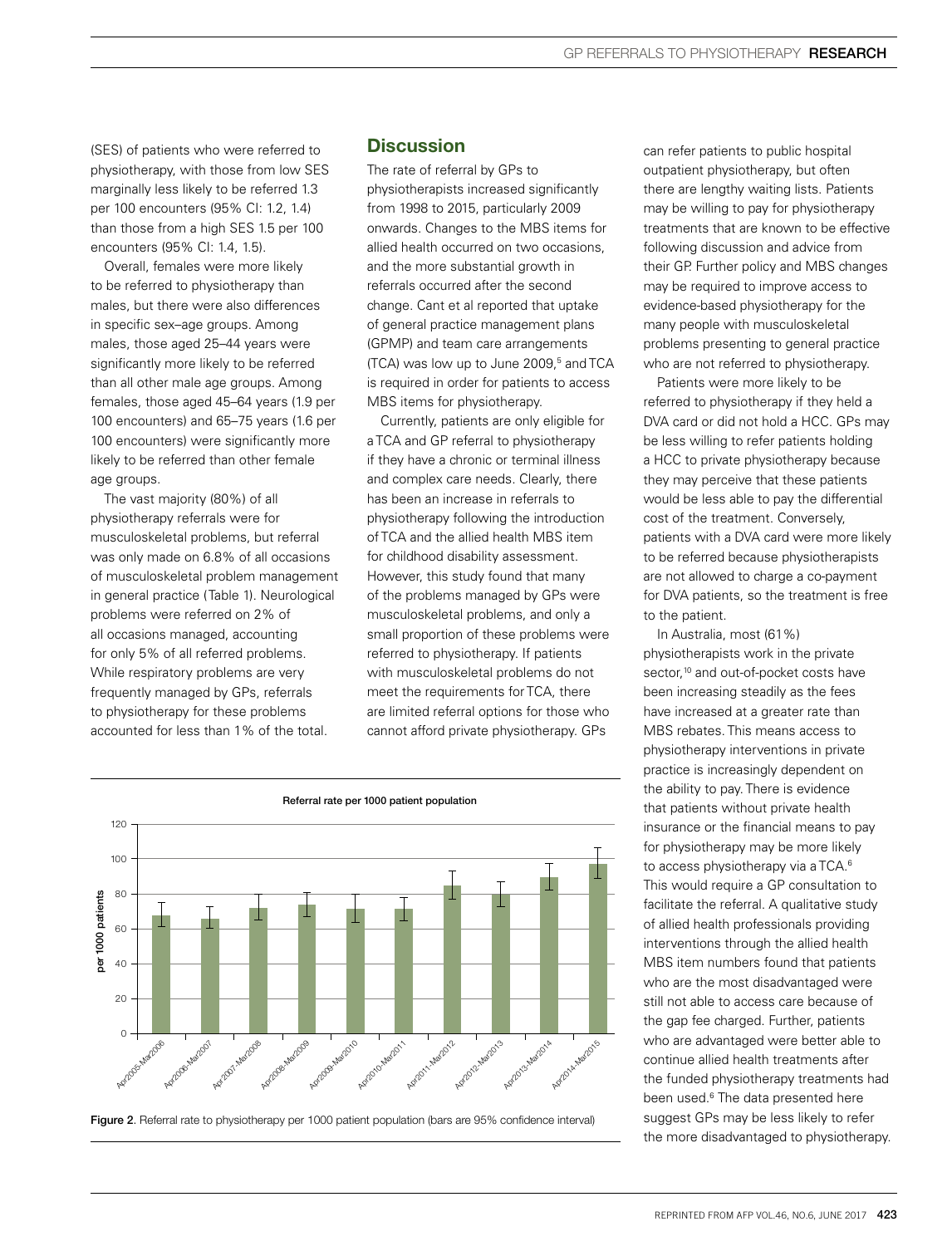

Patient characteristic referral rate

Figure 3. Patient characteristic-specific referral rates to physiotherapy per 1000 encounters

*ASGC, Australian Standard Geographical Classification; HCC, Health Care Card holder; Major cities (class 1), Not major cities (classes 2–6 inclusive); NESB, non-English*  speaking background (patient self-reported, speaks a language other than English as their primary language at home); SEIFA, Socio-Economic Indexes for Areas (based on *postcode of patient residence; Low SEIFA, quintiles 1–3; middle SEIFA, quintiles 4–7; high SEIFA, quintiles 8–10); SES, Socioeconomic status; VA, Veterans Affairs' card holder*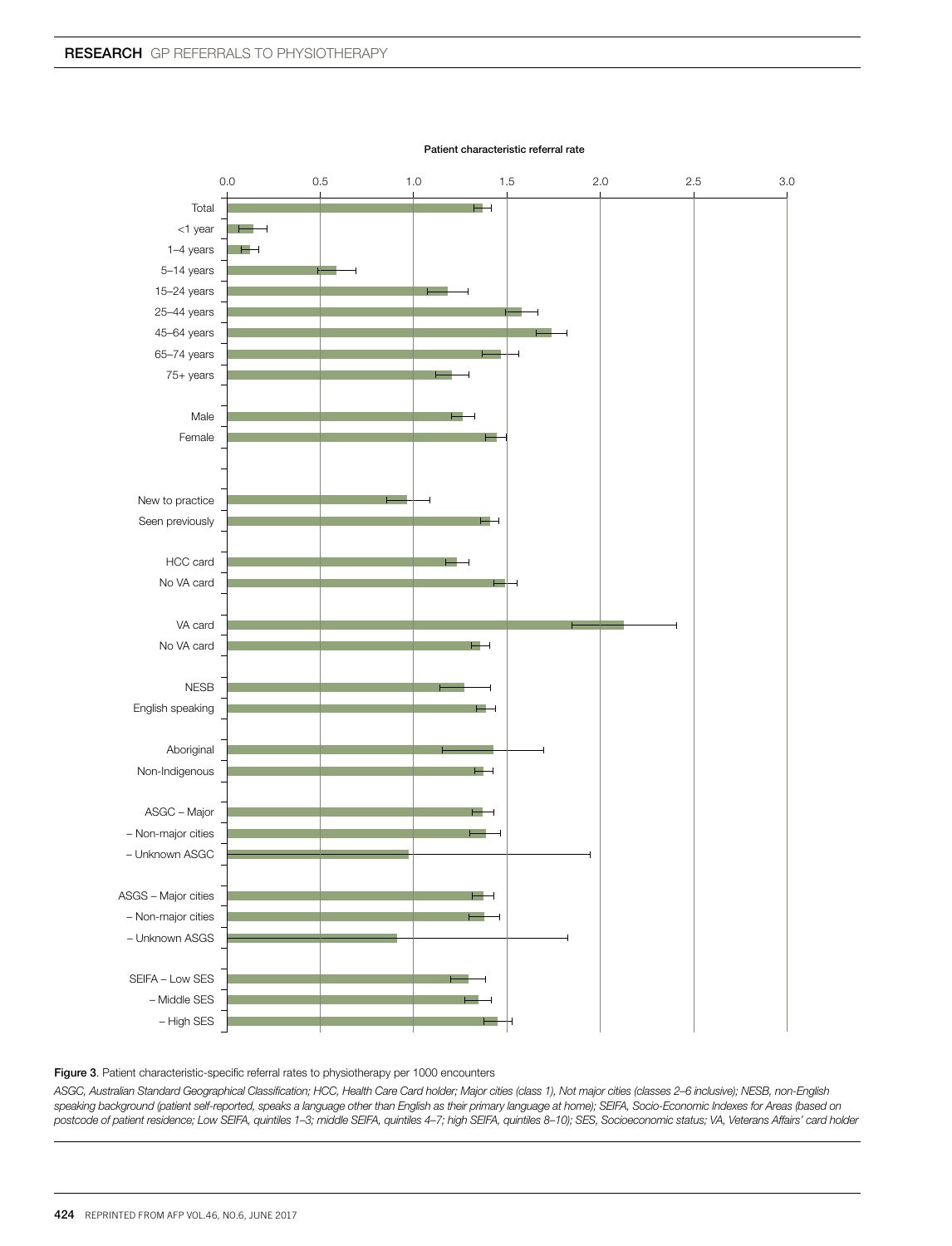The majority of patients seen by private physiotherapists in Australia are not referred by their GP,<sup>2</sup> and the characteristics of this self-referred population may differ from patients who are referred. There are no Australian data available to describe characteristics of patients managed by private physiotherapists, but international studies have compared characteristics of referred and self-referred patients. A trial of self-referral to physiotherapy in Scotland<sup>11</sup> found that patients from more socioeconomically deprived areas were more likely to be referred to physiotherapy by their GP, and those from more affluent areas were significantly more likely to self-refer. However, it was not clear if there was a charge made to the patient

for physiotherapy treatment. A Danish study of GP referral to physiotherapy found wide variation in referral rates from the practices surveyed. It also found that female GPs referred more often to physiotherapy;<sup>12</sup> however, the impact of SES of the practices on referral rates was not discussed. The results of the Danish study suggest that awareness of physiotherapy and regular contact with a physiotherapist are likely to have an impact on GP referrals.

The introduction of the allied health MBS items for chronic disease has resulted in increased access to physiotherapy services.5 However, other studies have highlighted continued inequity in access to allied health, such as physiotherapy for people with chronic

conditions.6 Musculoskeletal problems accounted for the vast majority of referrals, although, it was only referred on 6% of management occasions. It is not clear from the data if the wider promotion of the range of clinical problems that can be effectively treated by physiotherapy to GPs and the general public would be beneficial. Providing GPs with more information about the types of conditions with effective evidence-based physiotherapy interventions, such as The Royal College of General Practitioners' (RACGP's) HANDI resources, may be helpful in discussions with patients and increase the likelihood of referral.

The differences in referral rates to physiotherapy by patient age and gender are interesting, females being more likely

#### Table 1. Problems managed by ICPC-2 chapter and referral to physiotherapy

| <b>Problem managed</b><br>(ICPC-2 chapter level)                                                                 | <b>Management</b><br>frequency (n) | <b>Number of</b><br>times problem<br>referred to<br>physiotherapy<br>(n) | Referral rate to<br>physiotherapy*<br>(%) | Lower 95%<br>confidence<br>interval (CI) | <b>Upper</b><br>95% CI | <b>All problems</b><br>referred to<br>physiotherapy<br>(%) |
|------------------------------------------------------------------------------------------------------------------|------------------------------------|--------------------------------------------------------------------------|-------------------------------------------|------------------------------------------|------------------------|------------------------------------------------------------|
| Musculoskeletal                                                                                                  | 85,988                             | 5,521                                                                    | 6.79                                      | 6.54                                     | 7.04                   | 79.97                                                      |
| Neurological                                                                                                     | 18,855                             | 350                                                                      | 1.93                                      | 1.7                                      | 2.15                   | 5.07                                                       |
| General & unspecified                                                                                            | 100,109                            | 309                                                                      | 0.36                                      | 0.31                                     | 0.41                   | 4.48                                                       |
| Skin                                                                                                             | 84,824                             | 188                                                                      | 0.23                                      | 0.19                                     | 0.27                   | 2.72                                                       |
| Urology                                                                                                          | 17,438                             | 99                                                                       | 0.6                                       | 0.47                                     | 0.72                   | 1.43                                                       |
| Endocrine and metabolic                                                                                          | 66,719                             | 82                                                                       | 0.15                                      | 0.11                                     | 0.18                   | 1.19                                                       |
| Female genital system                                                                                            | 32,408                             | 79                                                                       | 0.29                                      | 0.22                                     | 0.36                   | 1.14                                                       |
| Respiratory                                                                                                      | 92,992                             | 77                                                                       | 0.09                                      | 0.06                                     | 0.11                   | 1.12                                                       |
| Circulatory                                                                                                      | 81,922                             | 59                                                                       | 0.08                                      | 0.06                                     | 0.1                    | 0.85                                                       |
| Ear                                                                                                              | 18,357                             | 55                                                                       | 0.31                                      | 0.22                                     | 0.39                   | 0.80                                                       |
| Psychological                                                                                                    | 67,887                             | 31                                                                       | 0.05                                      | 0.03                                     | 0.06                   | 0.45                                                       |
| Digestive                                                                                                        | 54,530                             | 21                                                                       | 0.04                                      | 0.02                                     | 0.06                   | 0.30                                                       |
| Pregnancy and family planning                                                                                    | 20,570                             | 16                                                                       | 0.08                                      | 0.04                                     | 0.13                   | 0.23                                                       |
| Blood                                                                                                            | 8,470                              | 10                                                                       | 0.13                                      | 0.05                                     | 0.21                   | 0.14                                                       |
| Male genital system                                                                                              | 8,715                              | $\overline{4}$                                                           | 0.05                                      | 0                                        | 0.09                   | 0.06                                                       |
| Social                                                                                                           | 4.750                              | 3                                                                        | 0.06                                      | 0                                        | 0.13                   | 0.04                                                       |
| Eye                                                                                                              | 11,359                             | 0                                                                        | $\mathsf{O}\xspace$                       | $\mathsf{O}\xspace$                      | $\mathsf{O}\xspace$    | 0.00                                                       |
| Total problems                                                                                                   | 775,893                            | 6,904                                                                    | 0.89                                      | 0.86                                     | 0.92                   | 100                                                        |
| *For each chapter, the proportion of all CP occasions of management that resulted in a referral to physiotherany |                                    |                                                                          |                                           |                                          |                        |                                                            |

*\*For each chapter, the proportion of all GP occasions of management that resulted in a referral to physiotherapy*